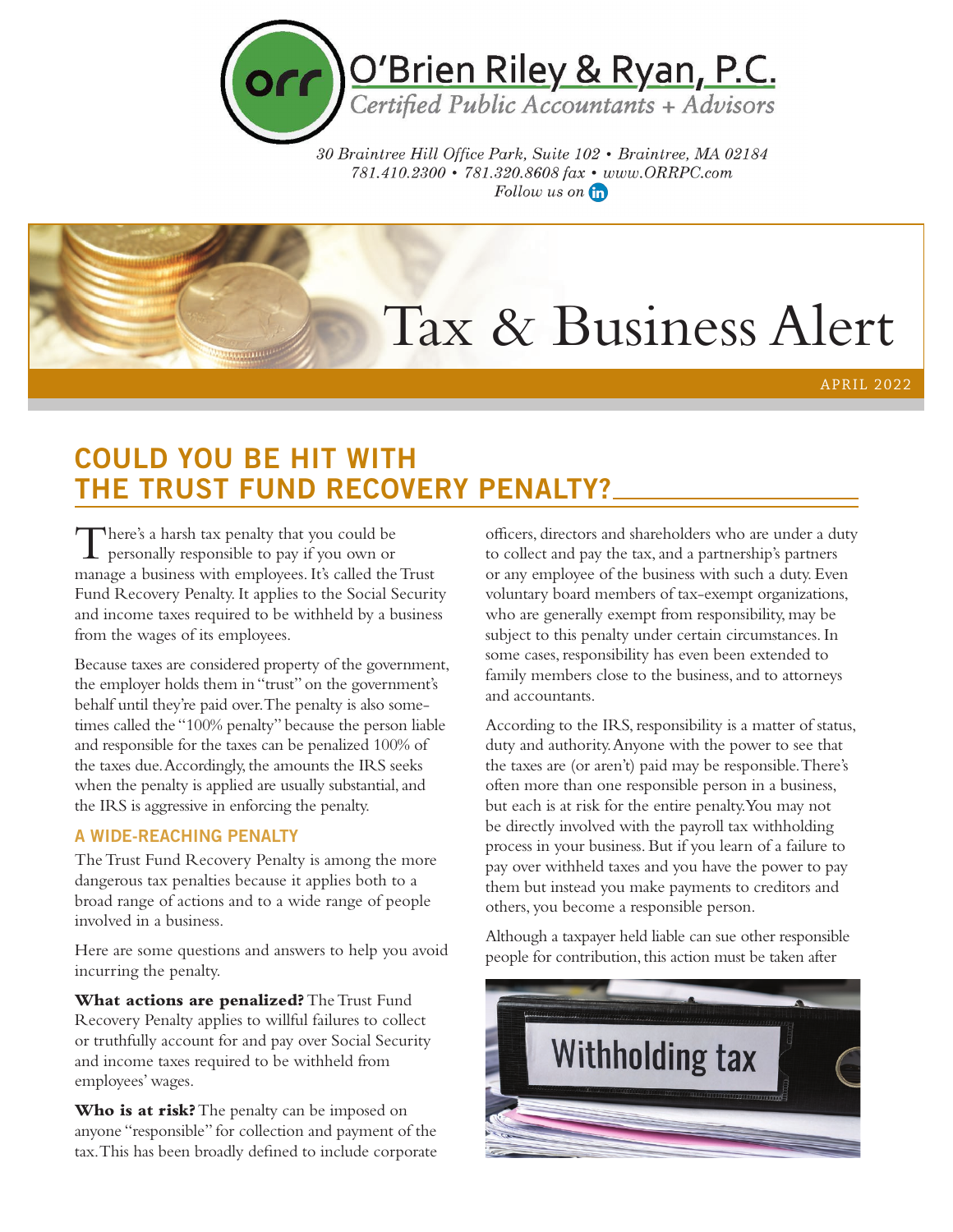the penalty is paid, entirely on his or her own. It isn't part of the IRS collection process.

**What is considered "willful?"** For actions to be willful, they don't have to include an overt intent to evade taxes. Simply bending to business pressures and paying bills or obtaining supplies instead of paying over withheld taxes that are due to the government is willful behavior. The IRS specifically defines "willfully" in this instance as "voluntarily, consciously and intentionally" paying other expenses instead of the withholding taxes.

Just because you delegate these responsibilities to someone else doesn't necessarily mean you're off the hook. Your failure to deal with the task yourself can be treated as the willful element.

#### NEVER BORROW FROM TAXES

Under no circumstances should you ever fail to withhold taxes or "borrow" from withheld amounts. All funds that have been withheld from employee paychecks should be paid over to the government in full and on time. Contact us with any questions about making tax payments.  $\blacksquare$ 

# TAKING CASUALTY LOSS TAX DEDUCTIONS IS NOW HARDER

Tnexpected disasters such as severe storms, flooding and wildfires can happen anywhere, causing damage to your home and personal property. Before the Tax Cuts and Jobs Act (TCJA), eligible casualty loss victims could claim a deduction on their tax returns. But restrictions make it tougher to qualify for these deductions.

What's considered a casualty for tax purposes? It's a sudden, unexpected or unusual event, such as a hurricane, tornado, flood, earthquake, fire, act of vandalism or terrorist attack.

#### HIGHER HURDLES TO QUALIFY

The TCJA generally eliminates deductions for personal casualty losses through 2025, unless the losses are due to a federally declared disaster. So, victims in several presidentially declared major disaster areas in 2021 would be eligible for casualty loss tax deductions.

Note: An exception to the general rule states that if you receive insurance proceeds that result in a personal casualty gain, you can deduct personal casualty losses up to the amount of the gain, even without a federal disaster declaration.

#### SPECIAL ELECTION

If your casualty loss is due to a federally declared disaster, a special election allows you to deduct the loss on your tax return for the *preceding* year and claim a



refund. If you've already filed your taxes for that year, you may file an amended return and elect to claim the deduction for the earlier year. This may help you get extra cash when you need it.

The election must be made no later than six months after the due date (without extensions) for filing your tax return for the year in which the disaster occurs. However, the election itself must be made on an original or amended return for the preceding year.

#### CALCULATING THE DEDUCTION

These three steps must be taken to calculate the casualty loss deduction for personal-use property in an area declared a federal disaster:

- 1. Subtract any insurance proceeds,
- 2. Subtract \$100 per casualty event, and
- 3. Combine the results from steps 1 and 2, then subtract 10% of your adjusted gross income for the year you claim the loss deduction.

Be aware that another factor that complicates your ability to claim a casualty loss is that you must itemize deductions to do so. The TCJA raised the standard deduction through 2025 (for 2022, it is \$12,950 for single filers, \$19,400 for heads of household and \$25,900 for married couples filing jointly). A higher standard deduction means fewer individuals will itemize deductions. So, even if you qualify for a casualty loss deduction, you might not see a tax benefit if you don't have enough itemized deductions.

#### CONTACT US

The rules described here are for personal property. Keep in mind, the rules for business or incomeproducing property are different. It's easier to secure a business property casualty loss deduction. If you're a victim of a disaster — business or personal — we can help you navigate the complex rules.  $\blacksquare$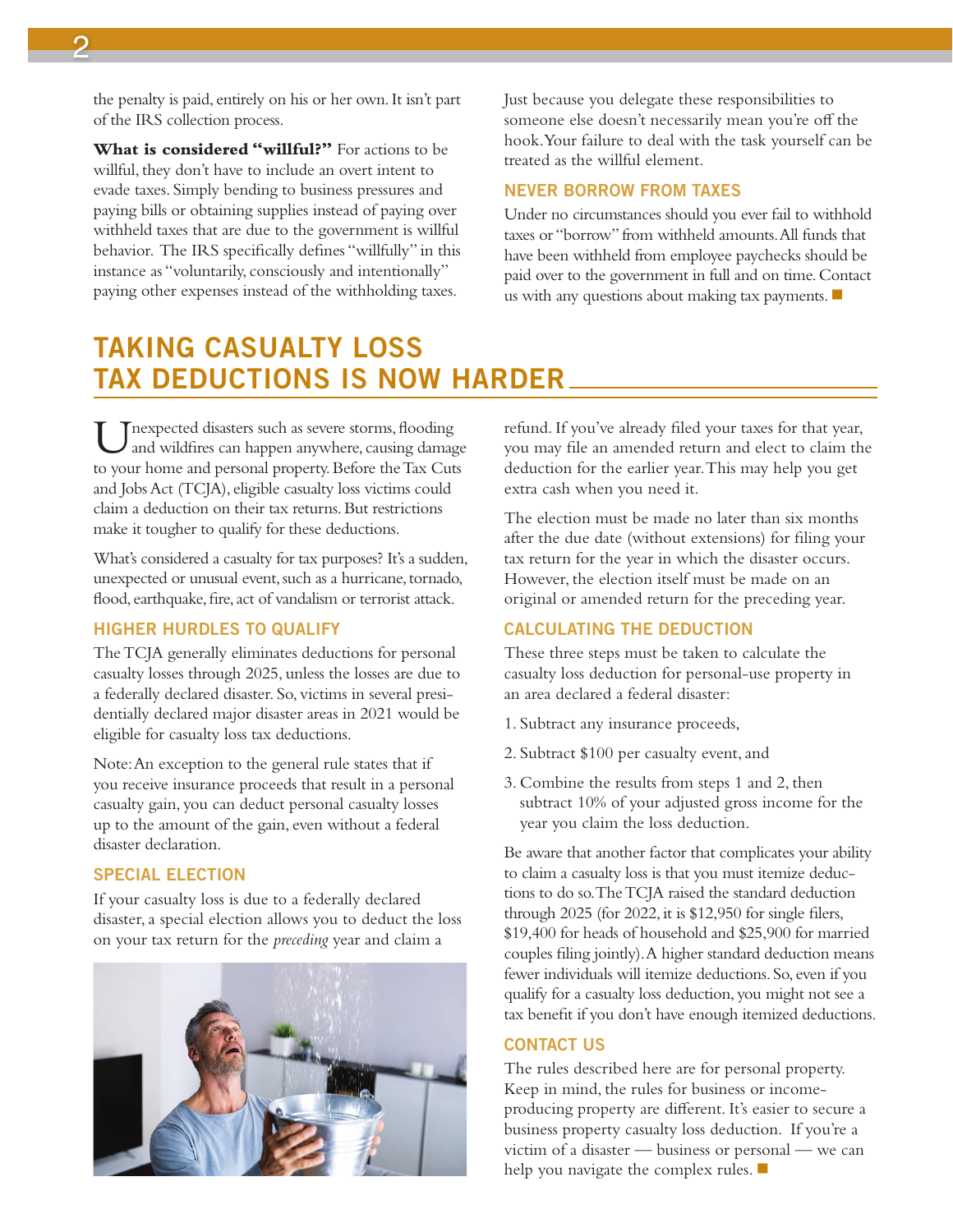# SHIELD YOUR LIFE INSURANCE FROM FEDERAL ESTATE TAX

If you have a life insurance policy, be aware that the<br>proceeds your beneficiary receives could be subject proceeds your beneficiary receives could be subject to federal estate tax. That is, unless you take steps to ensure that the policy isn't part of your estate.

## WHAT TO DO

Life insurance proceeds will be included in your taxable estate if:

- $\blacksquare$  Your estate is the beneficiary of the insurance proceeds, or
- You possessed certain economic ownership rights (called "incidents of ownership") in the policy at your death (or within three years of your death).

The first situation is avoidable simply by making sure your estate isn't the designated beneficiary of the policy. The second situation is more complicated. If you possess any of the incidents of ownership of the policy, the proceeds will be included in your estate regardless of the beneficiary, even if someone else has legal title to the policy. To avoid that result, you must not retain the right to:

- $\blacksquare$  Change beneficiaries,
- Assign the policy (or revoke an assignment),
- $\blacksquare$  Borrow against the policy's cash surrender value,
- Pledge the policy as security for a loan, and
- Surrender or cancel the policy.

Note: Merely *having* any of the above powers will result in the proceeds being included in your estate, even if you never exercise the powers.

#### POSSIBLE SOLUTIONS

To shield life insurance proceeds from estate tax, here are two options:



**1. Buy-sell agreement.** Life insurance may be purchased to fund a buy-sell agreement for a business interest under a "crosspurchase" arrangement. The proceeds won't be taxed in your estate unless the estate is the beneficiary. Let's say two business partners agree that the partnership interest of the first to die will be purchased by the survivor. To fund the obligation, each partner buys, pays all premiums for and retains all ownership rights on a policy on the life of the other partner. When the first partner dies, the insurance proceeds aren't taxed in the estate of the deceased.

## **2. Irrevocable life insurance trust (ILIT).**

An ILIT can be established and be the owner of a life insurance policy, purchased with assets from the insured. As long as the insured has no rights of ownership in the policy, the proceeds of the policy won't be taxed to his or her estate.

#### THREE-YEAR RULE

If you're considering establishing an ILIT or assigning away rights in a policy you own, we can help. However, unless you live for at least three years after taking these steps, the proceeds will be taxed in your estate. For policies in which you never held incidents of ownership, the three-year rule doesn't apply. Don't hesitate to contact us with any questions about your situation.  $\blacksquare$ 

## **TAX CALENDAR**

#### April 18

Last day to file (or extend) your 2021 personal return and pay any tax that is due.

- First quarter 2022 estimated tax payments for individuals, trusts and calendar-year corporations are due (the states of Maine and Massachusetts have an April 19th federal deadline).
- 2021 returns are due for trusts and calendar-year estates and C corporations.
- FinCEN Form 114 ("Report of Foreign Bank and Financial Accounts") is due — but an automatic extension applies to October 15.
- Any final contribution you plan to make to an IRA or Education Savings Account for 2021 is due.

 $\blacksquare$  SEP and profit-sharing plan contributions are also due today if your return is not being extended.

#### May 2

Employers must file Form 941 ("Employer's Federal Quarterly Tax Return") for the first quarter (May 10 if all taxes are deposited in full and on time). Also, employers must deposit FUTA taxes owed through March if the liability is more than \$500.

#### May 16

Calendar-year exempt organizations must file (or extend) their 2021 Forms 990, 990-EZ or 990-PF returns.

#### June 15

Second quarter 2022 estimated tax payments are due for individuals, calendar-year corporations, estates and trusts.